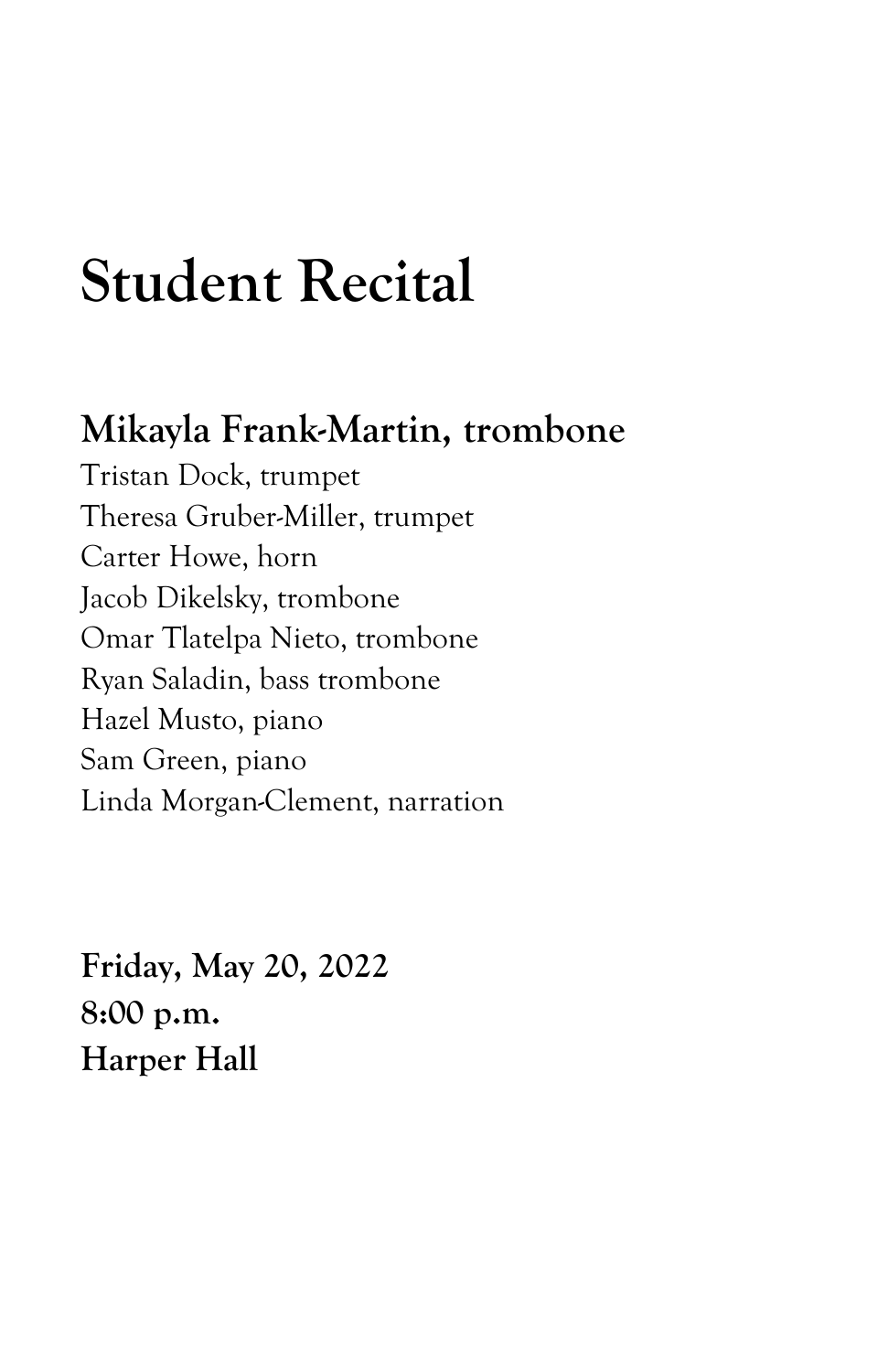### **Can You Hear Me?**

*Gravity* Anthony Barfield (b. 1983)

> Theresa Gruber-Miller, trumpet Tristan Dock, trumpet Carter Howe, horn Mikayla Frank-Martin, trombone Ryan Saladin, bass trombone

*Deux Danses* Jean-Michel Defaye Danse sacrée (b. 1932) Danse profane

Mikayla Frank-Martin, trombone Sam Green, piano

*First Trombone Quartet* Saskia Apon Part 1 (b. 1957) Part 2

> Omar Tlatelpa Nieto, trombone Jacob Dikelsky, trombone Mikayla Frank-Martin, trombone Ryan Saladin, bass trombone

> > • INTERMISSION •

*The Devil's Dermish* Lauren Bernofsky

(b. 1967)

Mikayla Frank-Martin, trombone Hazel Musto, piano